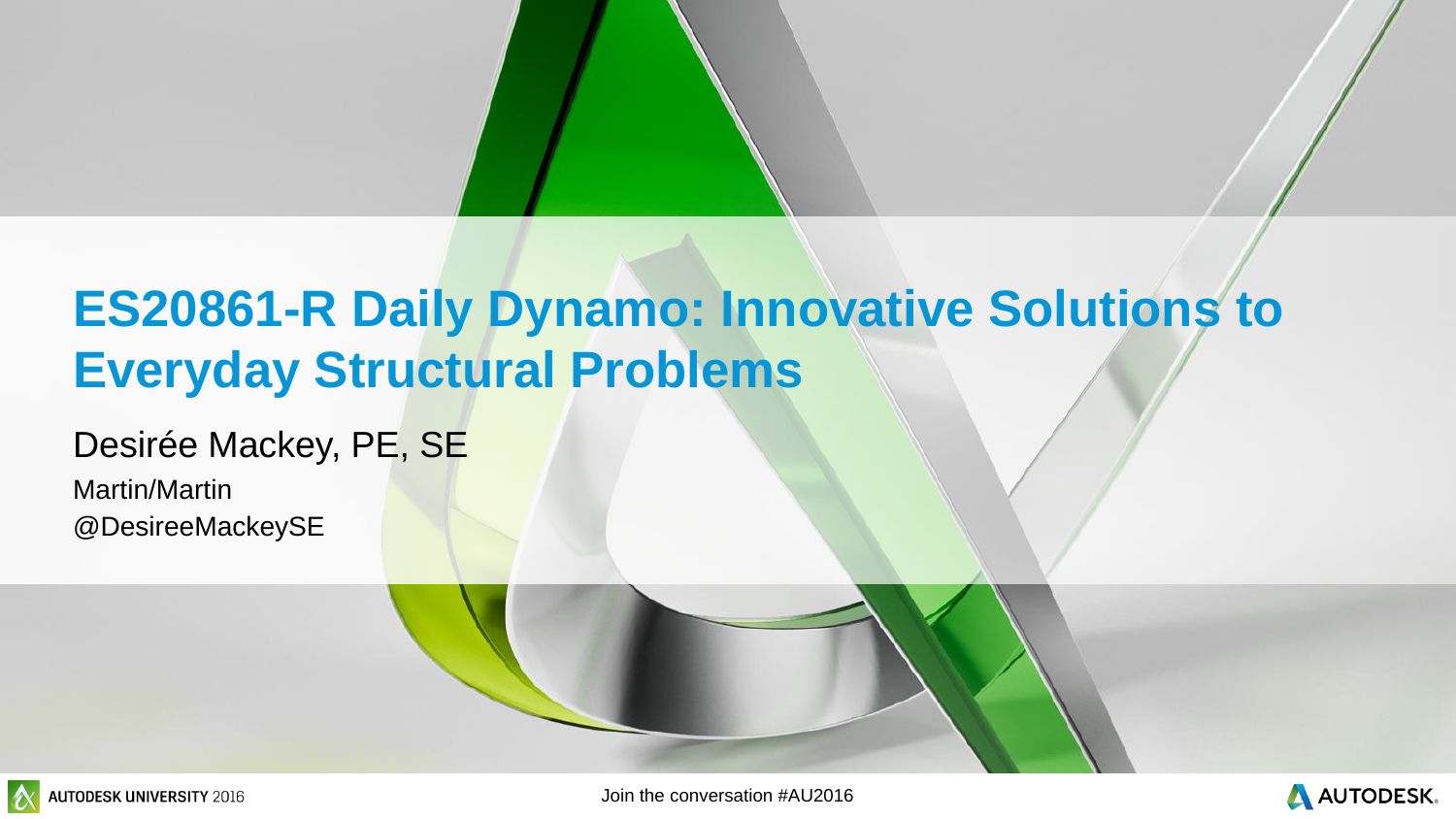



Dynamo is exciting, and the examples of its capabilities are awe inspiring, but are they practical in a real-world structural workflow? When an engineer creates a Dynamo script that resembles a bowl of spaghetti but will create some elaborate structure, is that practical and useful on a daily basis? While the farfetched and futuristic capabilities are exciting for probably 1% of projects, are they applicable to the other 99%? This session will focus on the other 99%. Due to the perception that it is only for the crazy stuff, many structural engineers have not explored Dynamo. Instead of ignoring a fantastic technology, engineers should learn ways to utilize Dynamo. This roundtable will offer an environment for structural engineers to share ideas for utilizing Dynamo to create innovative solutions to real-world, everyday problems.

### **Class summary**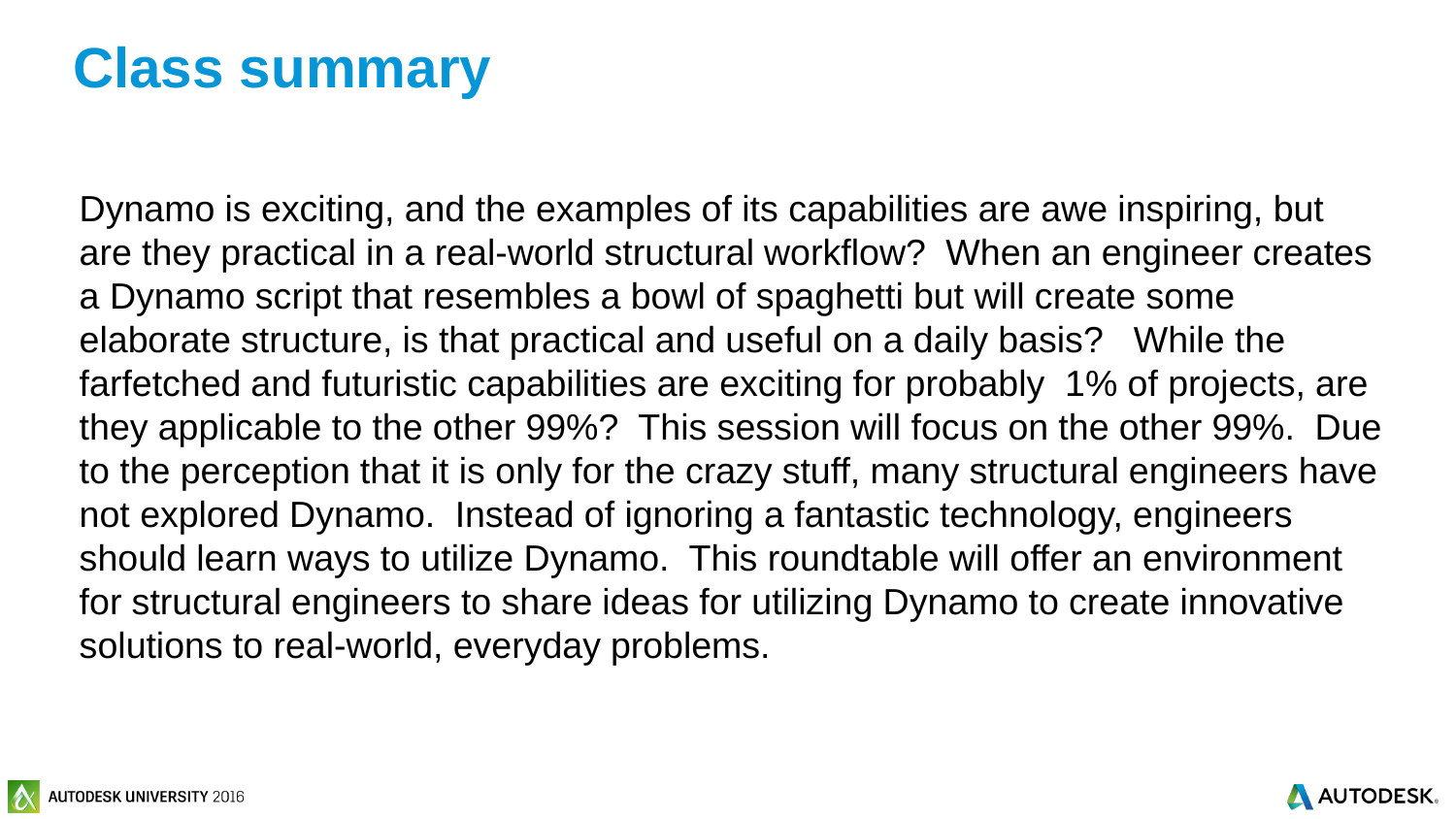



At the end of this class, you will be able to:

- **Share practical applications of Dynamo**
- **Discuss ways to utilize Dynamo to solve everyday problems**
- **Learn how to incorporate Dynamo into daily workflows**
- **Discuss how structural engineers are using Dynamo**

# **Key learning objectives**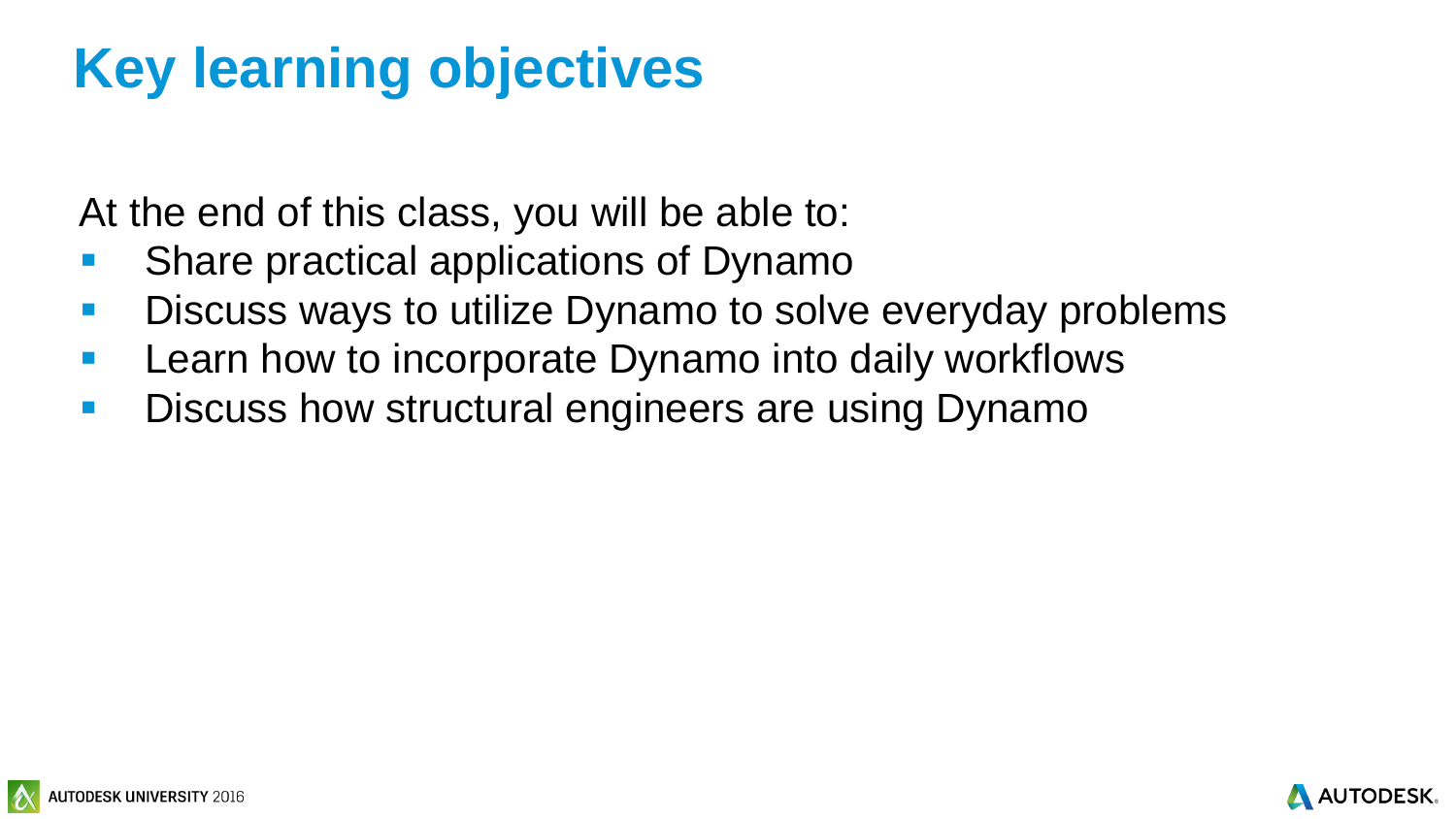



- 5 questions, roughly 10 minutes each, and see where the discussion takes us
- **This is intended to be a collaborative environment to share ideas,** struggles, etc., so please participate!
- **Goal: Identify common engineering tasks that could be made more** productive with the use of Dynamo – let's generate ideas and "problems", not necessarily in-depth solutions

#### **Overview**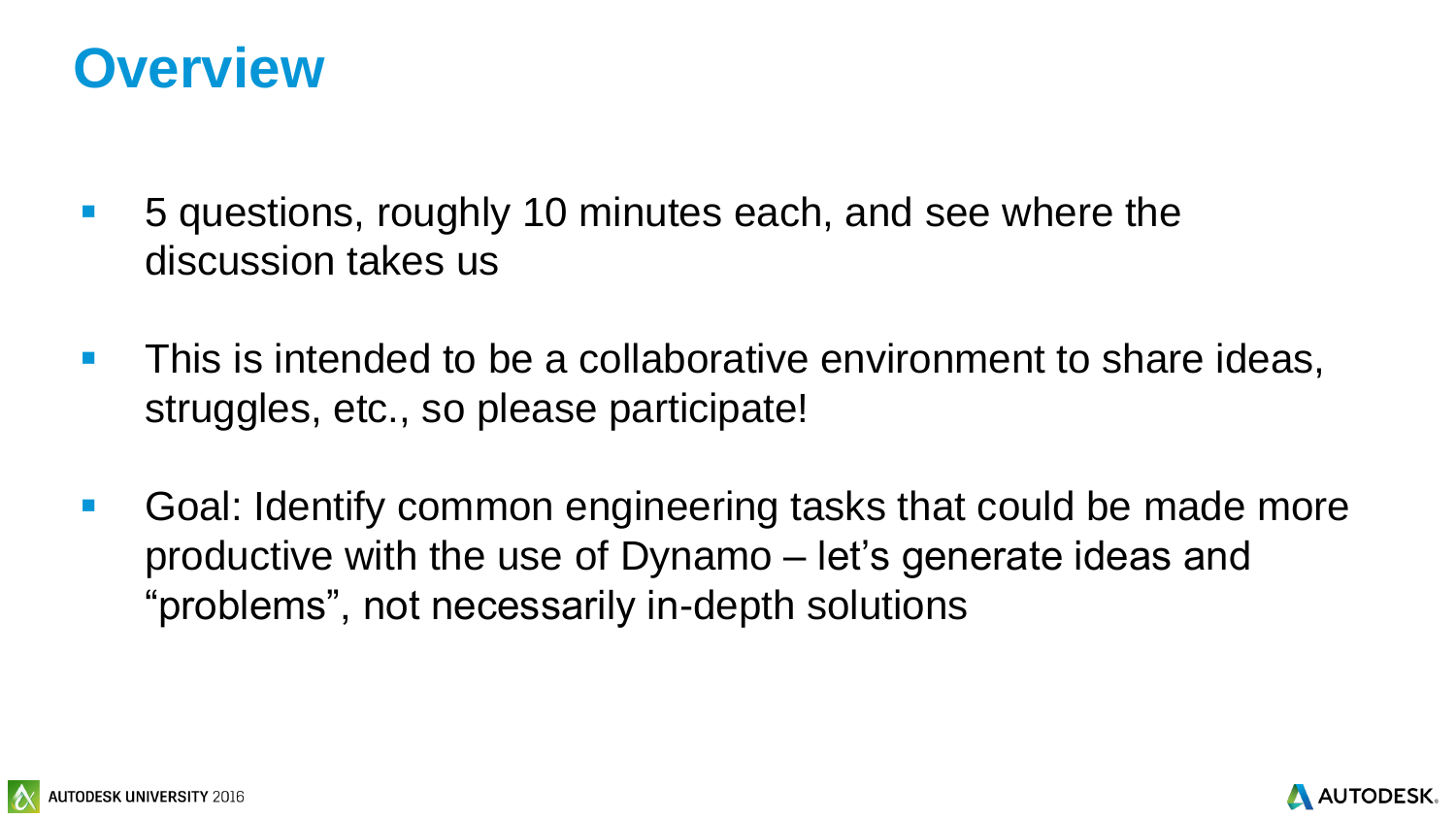



# **What kinds of tasks lend themselves well to the use of Dynamo?**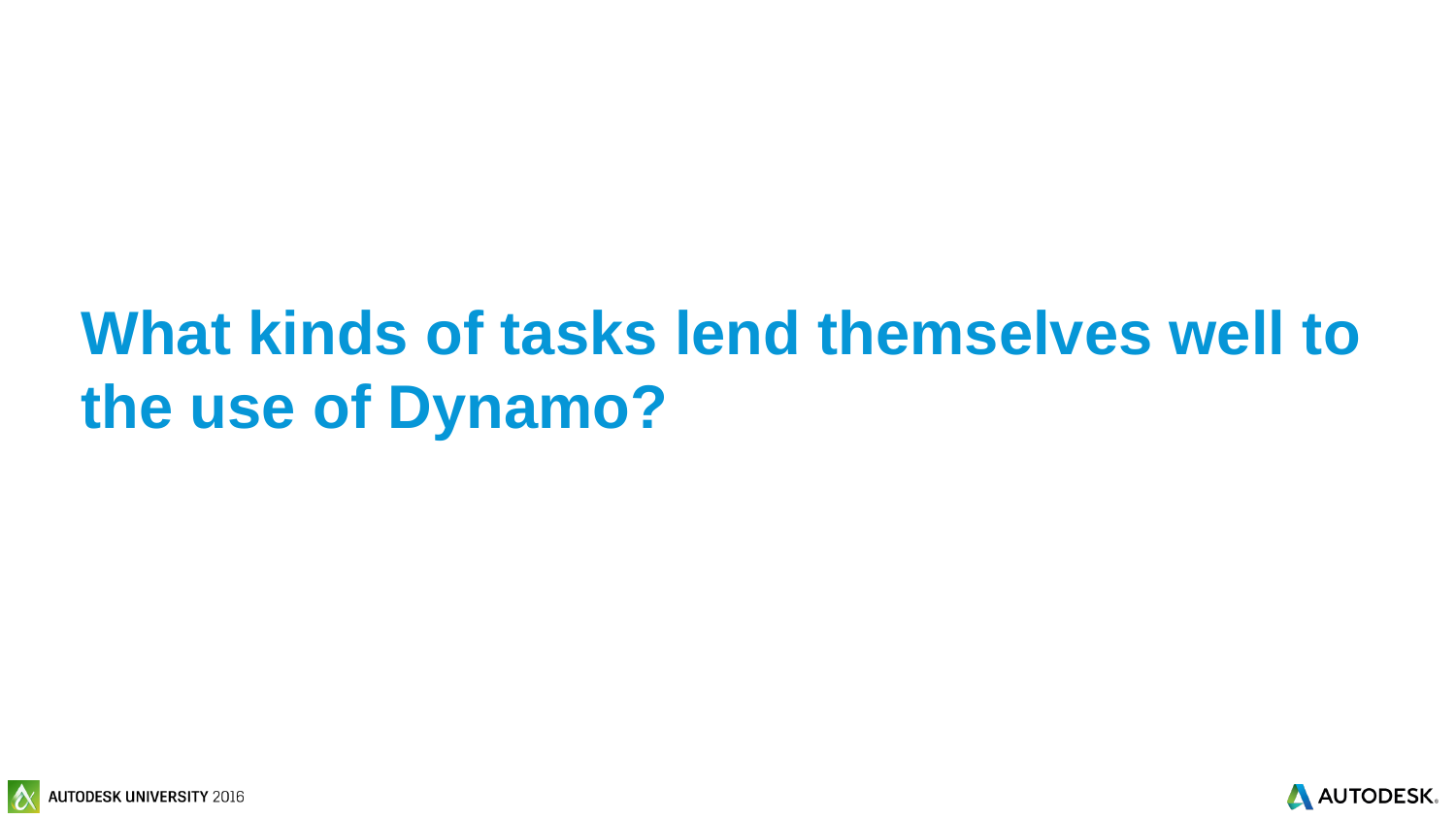



### **What should Dynamo not be used for?**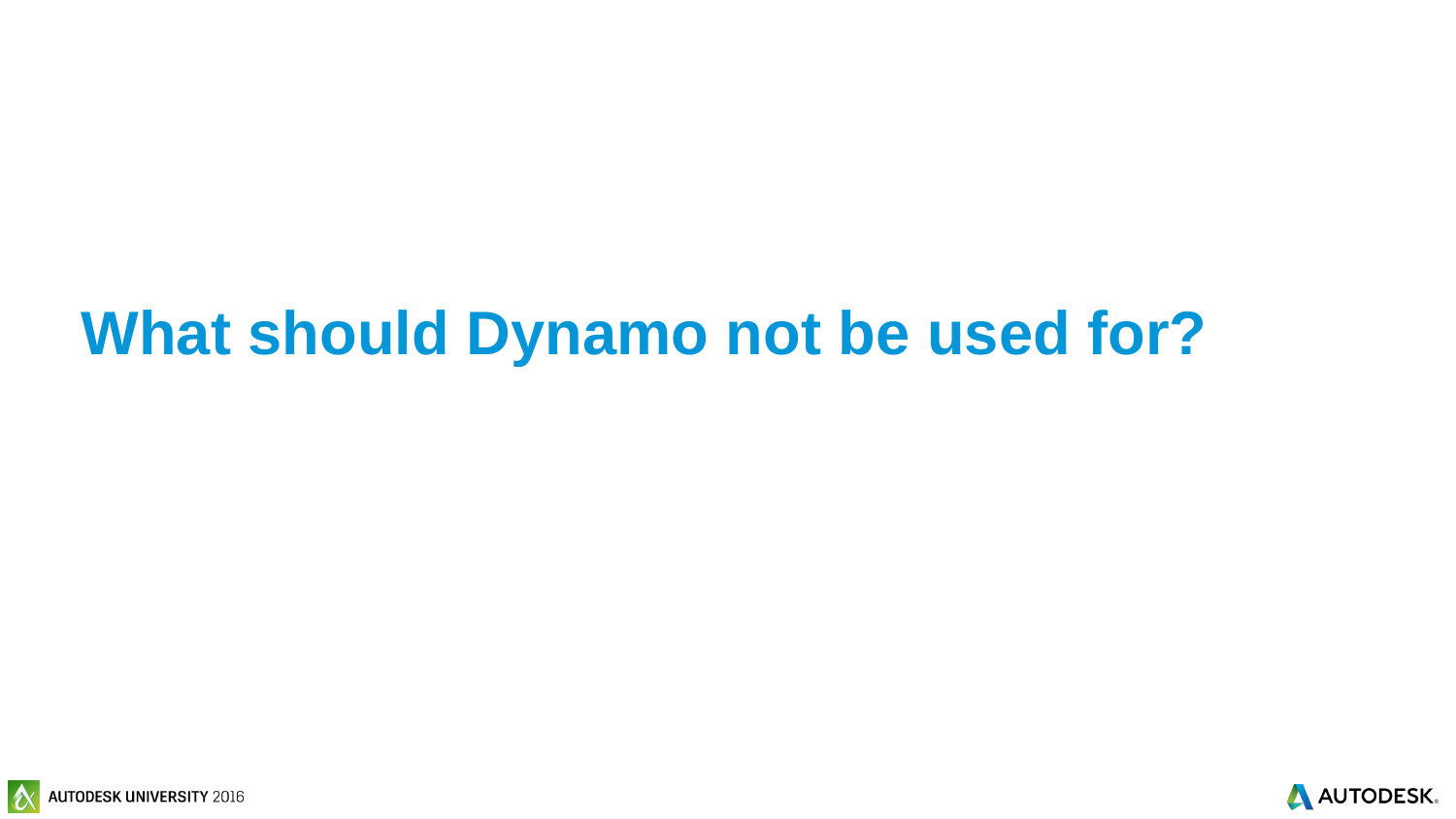





### **What tasks in Revit are repetitive?**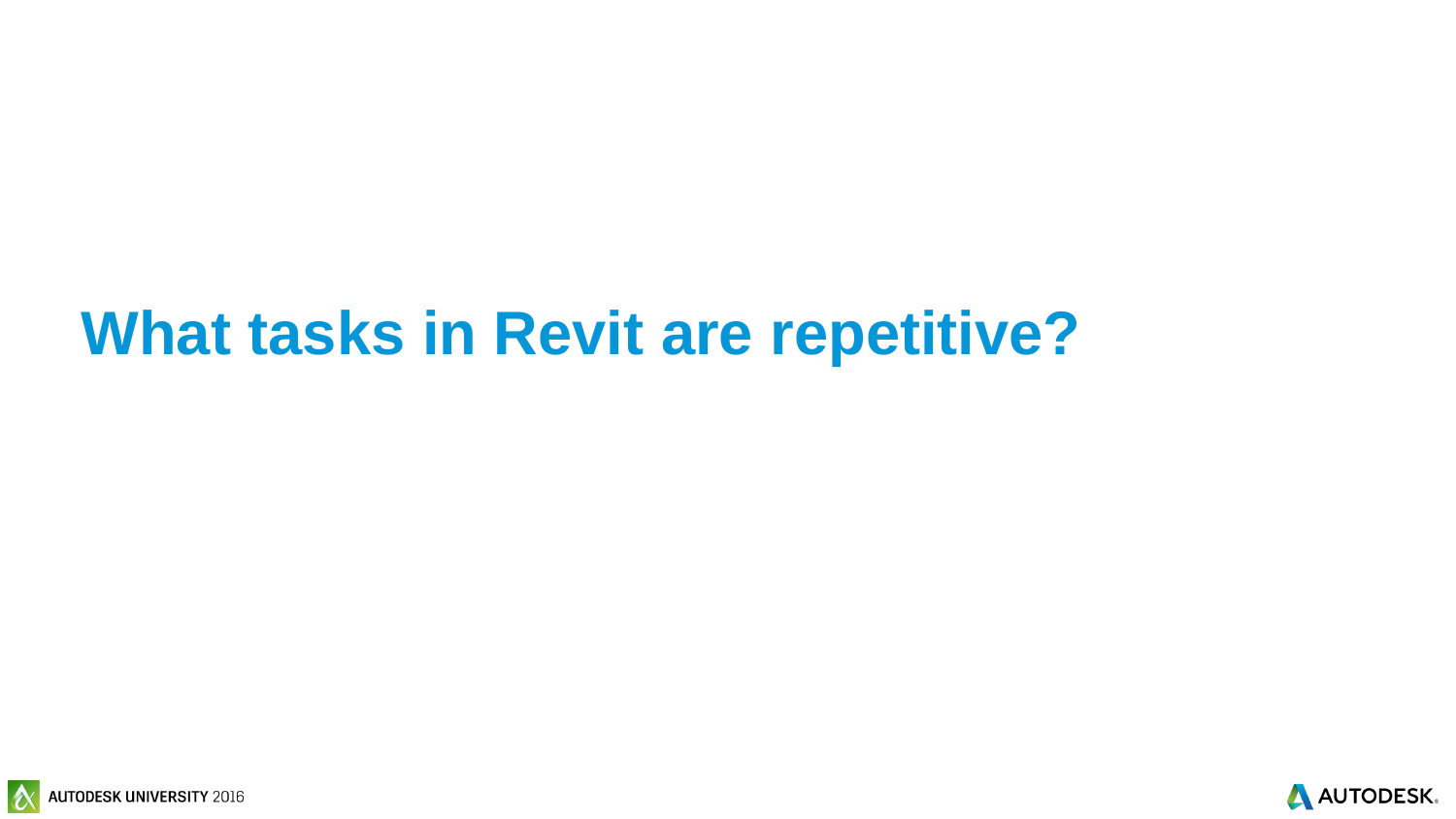



# **What could Dynamo address that Revit can't on its own?**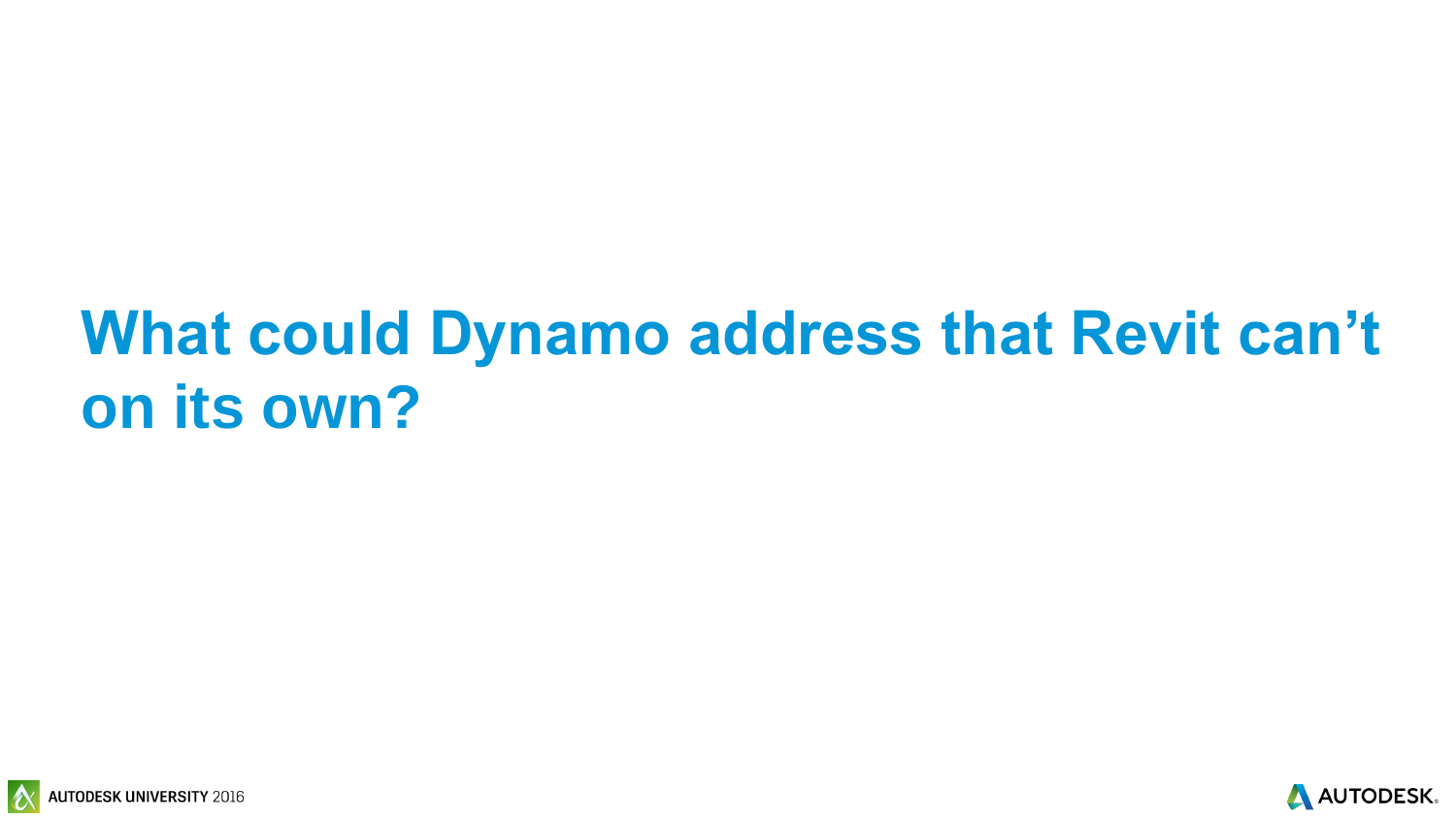



### **Could Dynamo help with any engineering tasks?**